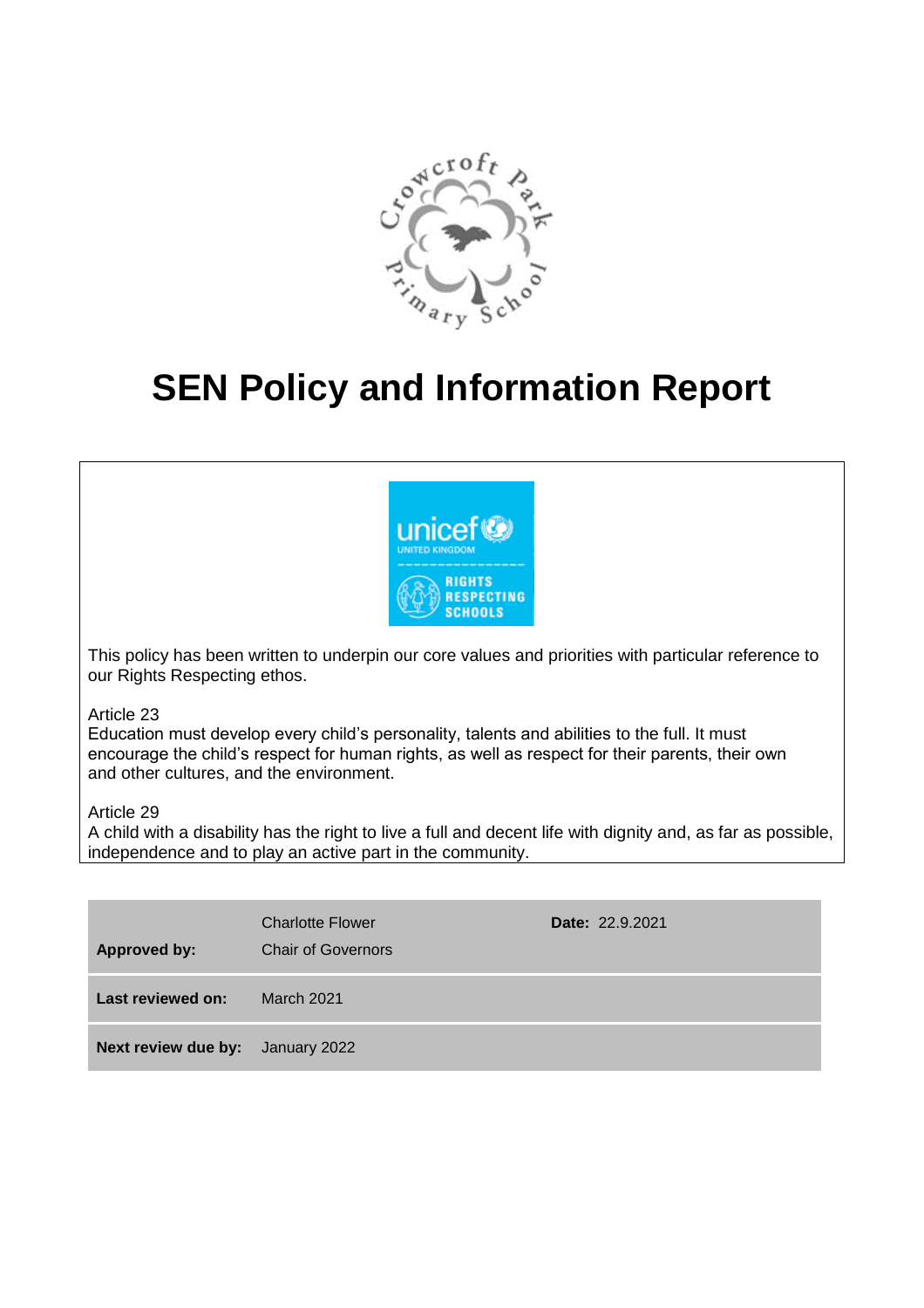# **Contents**

**…………………………………………………………………………………………………………………………….**

# **1. Aims**

Our SEN policy and information report aims to:

- Set out how our school will support and make provision for pupils with special educational needs (SEN) and disabilities.
- Explain the roles and responsibilities of everyone involved in providing for pupils with SEN and disabilities.

# **2. Legislation and guidance**

This policy and information report is based on the statutory [Special Educational Needs and Disability \(SEND\)](https://www.gov.uk/government/uploads/system/uploads/attachment_data/file/398815/SEND_Code_of_Practice_January_2015.pdf)  [Code of Practice](https://www.gov.uk/government/uploads/system/uploads/attachment_data/file/398815/SEND_Code_of_Practice_January_2015.pdf) and the following legislation:

- [Part 3 of the Children and Families Act 2014,](http://www.legislation.gov.uk/ukpga/2014/6/part/3) which sets out schools' responsibilities for pupils with SEN and disabilities
- [The Special Educational Needs and Disability Regulations 2014,](http://www.legislation.gov.uk/uksi/2014/1530/contents/made) which set out schools' responsibilities for education, health and care (EHC) plans, SEN co-ordinators (SENCOs) and the SEN information report

# **3. Definitions**

A pupil has SEN if they have a learning difficulty or disability which calls for special educational provision to be made for them.

They have a learning difficulty or disability if they have:

- A significantly greater difficulty in learning than the majority of others of the same age, or
- A disability which prevents or hinders them from making use of facilities of a kind generally provided for others of the same age in mainstream schools

Special educational provision is educational provision that is additional to, or different from, that made generally for other children or young people of the same age by mainstream schools.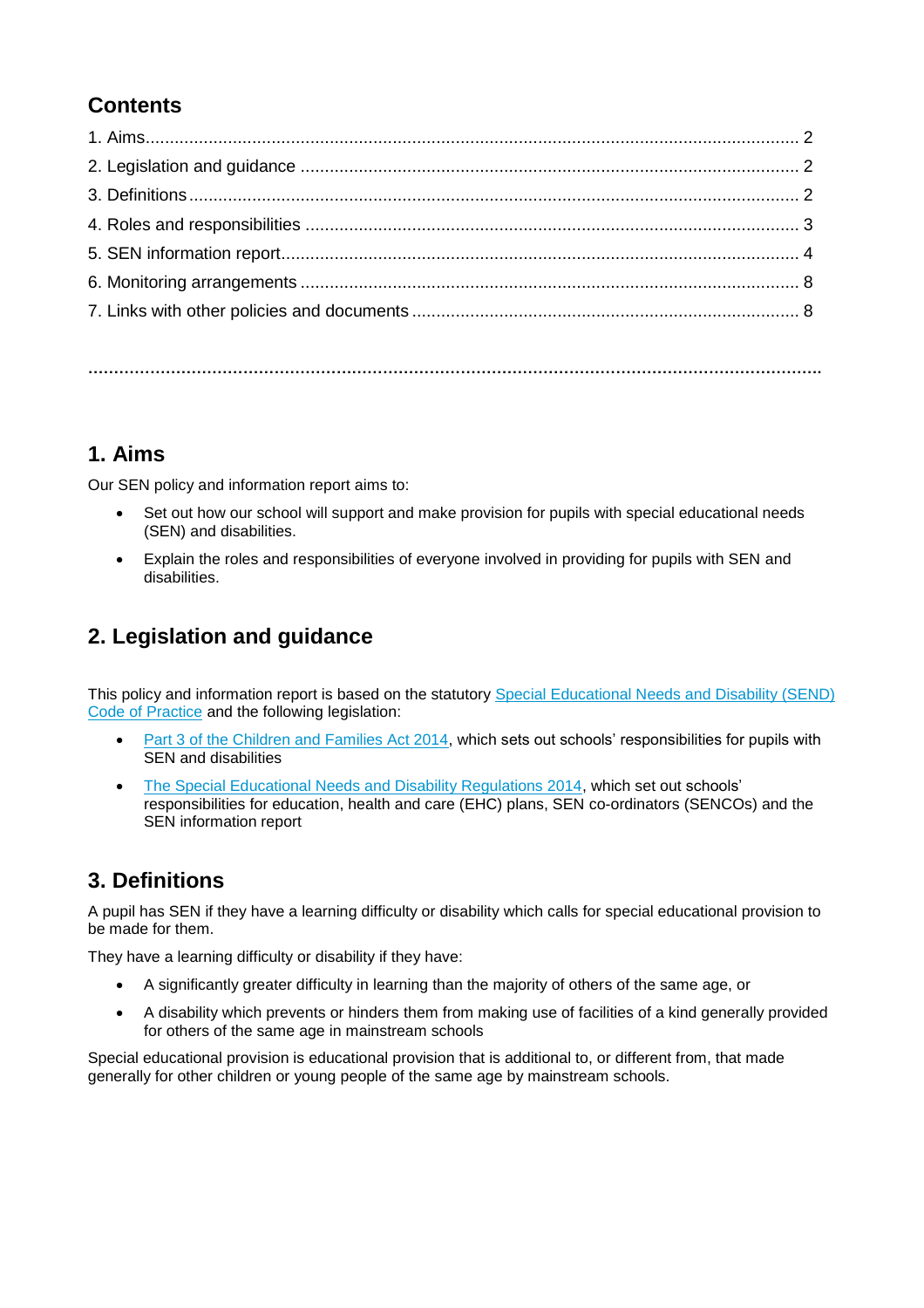# **4. Roles and responsibilities**

# **4.1 The SENCO**

The SENCO is Catherine Daly (c.daly@crowcroftpark.manchester.sch.uk)

They will:

- Work with the headteacher and SEN governor to determine the strategic development of the SEN policy and provision in the school
- Have day-to-day responsibility for the operation of this SEN policy and the co-ordination of specific provision made to support individual pupils with SEN, including those who have EHC plans
- Provide professional guidance to colleagues and work with staff, parents, and other agencies to ensure that pupils with SEN receive appropriate support and high quality teaching
- Advise on the graduated approach to providing SEN support
- Advise on the deployment of the school's delegated budget and other resources to meet pupils' needs effectively
- Be the point of contact for external agencies, especially the local authority and its support services
- Liaise with potential next providers of education to ensure pupils and their parents are informed about options and a smooth transition is planned
- Work with the headteacher and governing board to ensure that the school meets its responsibilities under the Equality Act 2010 with regard to reasonable adjustments and access arrangements
- Ensure the school keeps the records of all pupils with SEN up to date

### **4.2 The SEN governor**

The SEN governor will:

- Help to raise awareness of SEN issues at governing board meetings
- Monitor the quality and effectiveness of SEN and disability provision within the school and update the governing board on this
- Work with the headteacher and SENCO to determine the strategic development of the SEN policy and provision in the school

### **4.3 The headteacher**

The headteacher will:

- Work with the SENCO and SEN governor to determine the strategic development of the SEN policy and provision in the school
- Have overall responsibility for the provision and progress of learners with SEN and/or a disability

#### **4.4 Class teachers**

Each class teacher is responsible for:

- The progress and development of every pupil in their class
- Working closely with any teaching assistants or specialist staff to plan and assess the impact of support and interventions and how they can be linked to classroom teaching
- Working with the SENCO to review each pupil's progress and development and decide on any changes to provision
- **Ensuring they follow this SEN policy**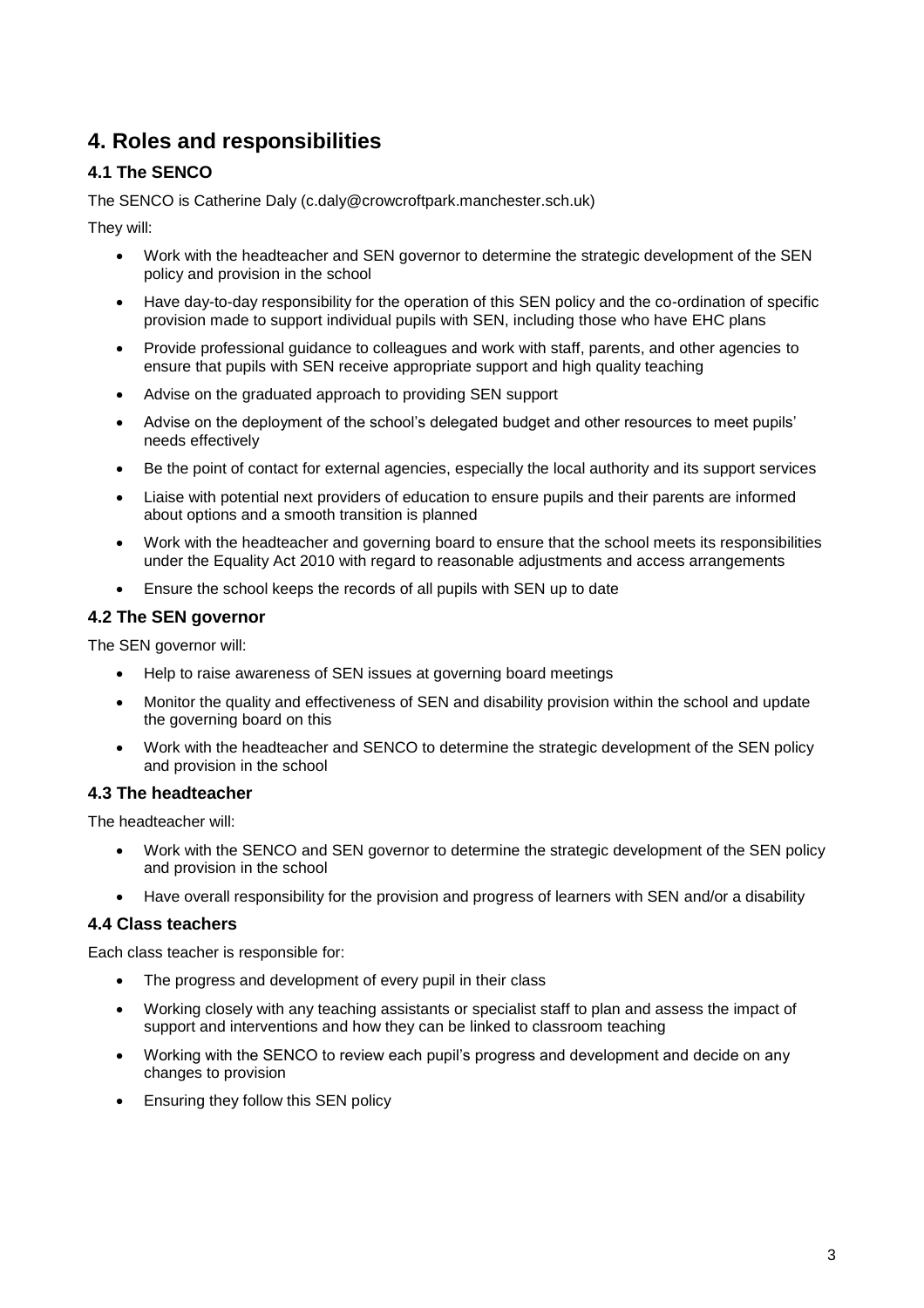# **5. SEN information report**

# **5.1 The kinds of SEN that are provided for**

Our school currently provides additional and/or different provision for a range of needs, including:

- *:*
- Communication and interaction, for example, autistic spectrum disorder, Asperger's Syndrome, speech and language difficulties
- Cognition and learning, for example, dyslexia, dyspraxia,
- Social, emotional and mental health difficulties, for example, attention deficit hyperactivity disorder (ADHD), anxiety, depression
- Sensory and/or physical needs, for example, visual impairments, hearing impairments, processing difficulties, epilepsy
- Moderate/severe/profound and multiple learning difficulties

#### **5.2 Identifying pupils with SEN and assessing their needs**

We will assess each pupil's current skills and levels of attainment on entry, which will build on previous settings and Key Stages, where appropriate. Class teachers will make regular assessments of progress for all pupils and identify those whose progress:

- Is significantly slower than that of their peers starting from the same baseline
- Fails to match or better the child's previous rate of progress
- Fails to close the attainment gap between the child and their peers
- Widens the attainment gap

This may include progress in areas other than attainment, for example, social needs.

Slow progress and low attainment will not automatically mean a pupil is recorded as having SEN.

When deciding whether special educational provision is required, we will start with the desired outcomes, including the expected progress and attainment, and the views and the wishes of the pupil and their parents. We will use this to determine the support that is needed and whether we can provide it by adapting our core offer, or whether something different or additional is needed.

### **5.3 Consulting and involving pupils and parents**

We will have an early discussion with the pupil and their parents when identifying whether they need special educational provision. These conversations will make sure that:

- Everyone develops a good understanding of the pupil's areas of strength and difficulty
- We take into account the parents' concerns
- Everyone understands the agreed outcomes sought for the child
- Everyone is clear on what the next steps are

Notes of these early discussions will be added to the pupil's record and given to their parents.

We will formally notify parents when it is decided that a pupil will receive SEN support.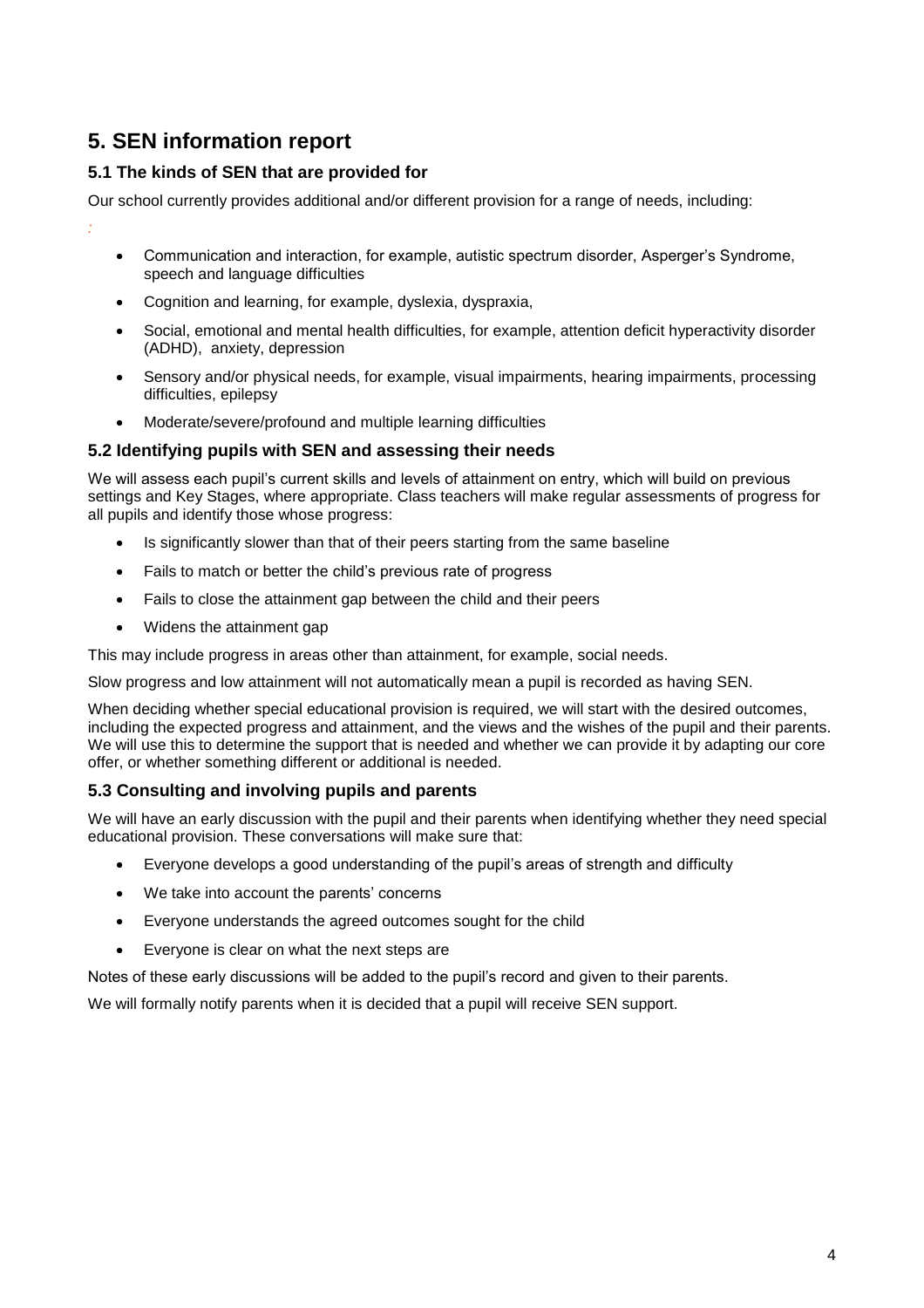### **5.4 Assessing and reviewing pupils' progress towards outcomes**

We assess the progress of all pupils on a termly basis.

We will follow the graduated approach and the four-part cycle of **assess, plan, do, review**.

The class or subject teacher will work with the SENCO to carry out a clear analysis of the pupil's needs. This will draw on:

- The teacher's assessment and experience of the pupil
- Their previous progress and attainment and behaviour
- Other teachers' assessments, where relevant
- The individual's development in comparison to their peers and national data
- The views and experience of parents
- The pupil's own views
- Advice from external support services, if relevant

The assessment will be reviewed regularly.

All teachers and support staff who work with the pupil will be made aware of their needs, the outcomes sought, the support provided, and any teaching strategies or approaches that are required. We will regularly review the effectiveness of the support and interventions and their impact on the pupil's progress.

#### **5.5 Supporting pupils moving between phases and preparing for adulthood**

We will share information with the school, college, or other setting the pupil is moving to. We will agree with parents and pupils which information will be shared as part of this.

We will prepare pupils for transition to the next key stage or to specialist provision by arranging for pupils to attend induction sessions at their new school.

#### **5.6 Our approach to teaching pupils with SEN**

Teachers are responsible and accountable for the progress and development of all the pupils in their class.

High quality teaching is our first step in responding to pupils who have SEN. This will be differentiated for individual pupils.

We will also provide the following interventions:

- Reading intervention with a specialist reading teacher
- Reading intervention delivered by a teaching assistant, planned and monitored by a specialist reading teacher
- Wellcomm speech and language toolkit (evidence based language intervention) in Foundation Stage
- Individual language programmes planned and monitored by our speech and language therapist.
- Talkboost (evidence based language intervention) in Key Stage 1
- Social Communication group intervention
- Motor skills group intervention
- Play therapy (group intervention for pupils with social, emotional and mental health needs)
- Drawing and Talking (1:1 intervention for pupils with social, emotional and mental health needs)

#### **5.7 Adaptations to the curriculum and learning environment**

We make the following adaptations to ensure all pupils' needs are met:

- Differentiating our curriculum to ensure all pupils are able to access it, for example, by grouping, 1:1 work, teaching style, content of the lesson, etc.
- Adapting our resources and staffing
- Using recommended aids, such as laptops, coloured overlays, visual timetables, larger font, etc.
- Differentiating our teaching, for example, giving longer processing times, pre-teaching of key vocabulary, reading instructions aloud, etc.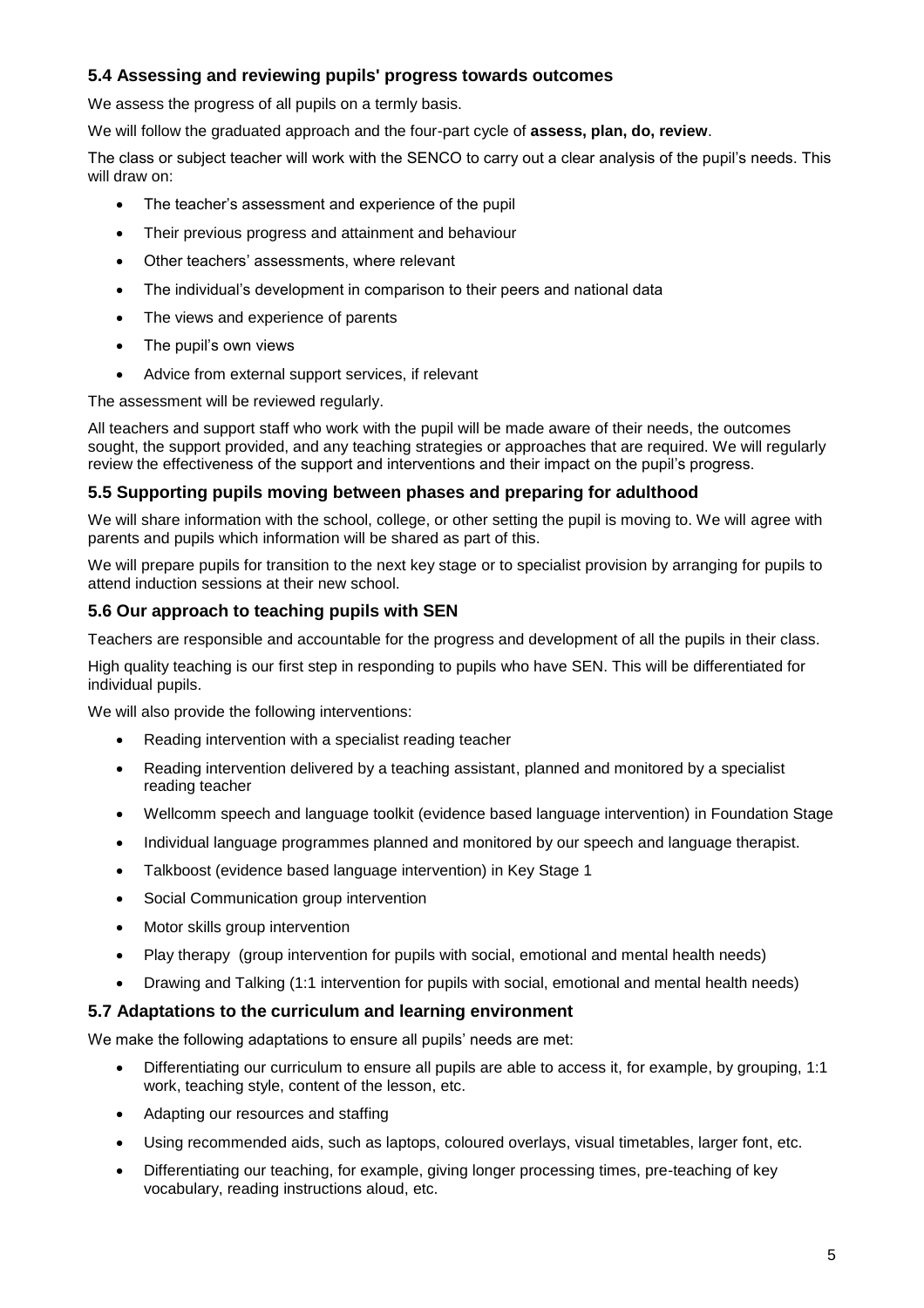# **5.8 Additional support for learning**

*.*

We have nine teaching assistants who are trained to support children with SEN in lessons as well as through group interventions and individual support programmes.

We have a specialist reading teacher who provides advice to teachers on general classroom strategies to develop reading as well as specific strategies for individual pupils. In addition she provides training for teaching assistants to deliver individual and group reading interventions. These interventions are planned for and monitored by the specialist reading teacher.

We also have a speech and language therapist who works in school half a day each week. She provides advice to teachers on general classroom strategies for supporting language development as well as specific strategies for individual pupils. In addition, she provides training to teaching assistants to deliver individual speech and language programmes and group language interventions.

Teaching assistants will support pupils on a 1:1 basis when they have needs that are different from their peers in terms of pace of learning or strategies required

Teaching assistants will support pupils in group intervention when they have needs that are not met in full by differentiated class teaching but are similar to the needs of other children with whom they can be grouped for support.

We work with the following agencies to provide support for pupils with SEN:

- Speech and language therapy
- Educational psychology
- School nurse
- Special school outreach
- Child mental health services (CAMHS)

#### **5.9 Expertise and training of staff**

Our SENCO has 14 years' experience in this role and attends SENCO network meetings on a termly basis to keep up to date with developments in SEN. The SENCO is ELKLAN (5-11 years) trained.

The SENCO is allocated two days per week to manage SEN provision.

In the last academic year, staff have been trained in: promoting language development through systematic teaching of vocabulary; helping children to understand abstract language (Blanks levels)

All teaching assistants have had training from the specialist reading teacher. Individual teaching assistants and teachers been trained to deliver a range of interventions Three members of staff have completed ELKLAN training. The ELKLAN trained teaching assistant attends termly ELKLAN champions training.

#### **5.10 Securing equipment and facilities**

Equipment is provided on an individual basis. A range of equipment is available e.g.

- Coloured overlays
- Pencil grips, modified pens and sloping board for handwriting
- Balance balls, ear defenders, fidget toys and wobble boards for motor skills, attention and sensory support

Each year a proportion of the school budget is allocated to the provision for pupils with SEN/D. This may be for resources or staff.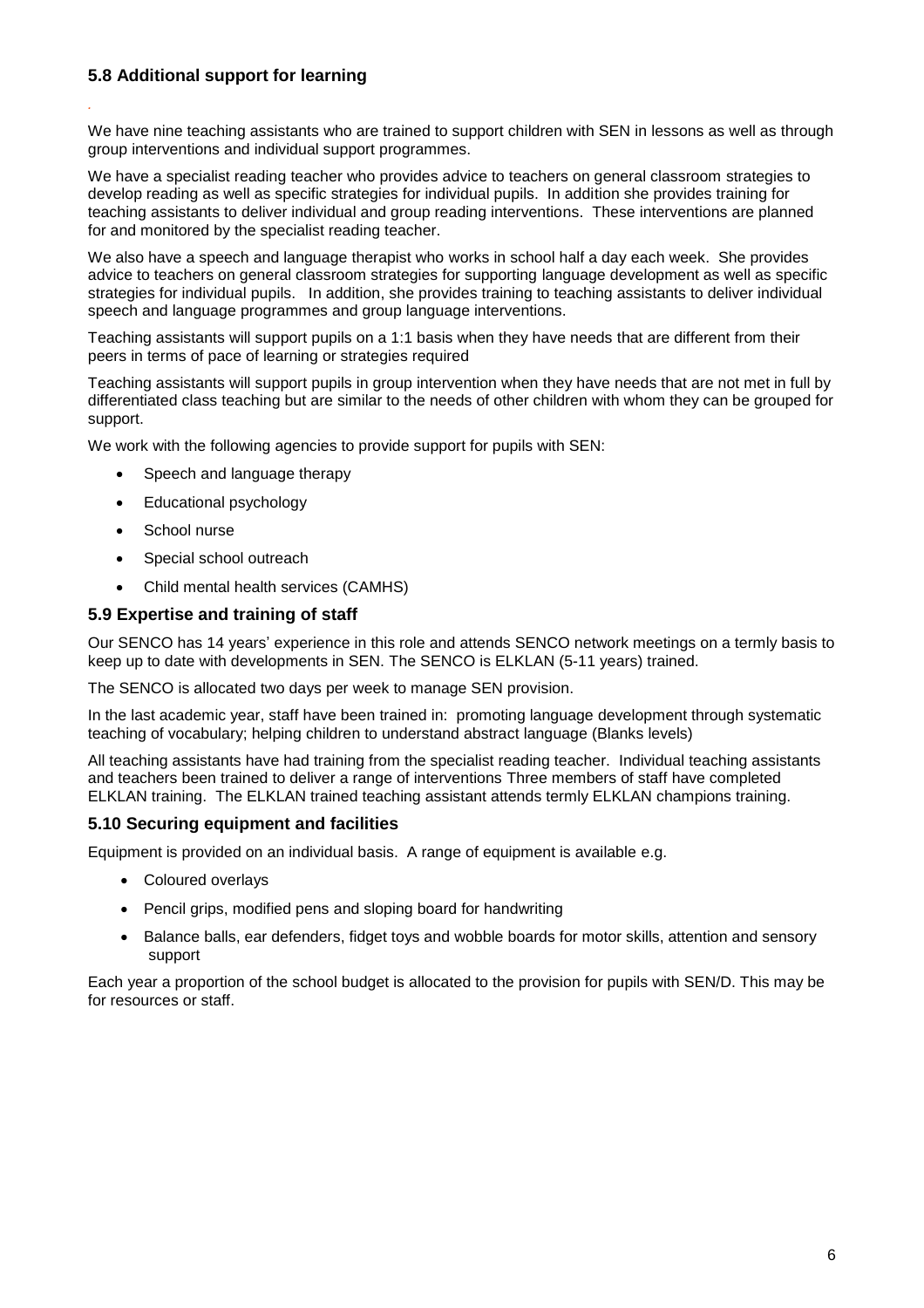# **5.11 Evaluating the effectiveness of SEN provision**

We evaluate the effectiveness of provision for pupils with SEN by:

- Reviewing pupils' individual progress towards their goals each term
- Reviewing the impact of interventions after each term.
- Using pupil voice

*.*

- Monitoring by the SENCO
- Holding annual reviews for pupils with statements of SEN or EHC plans

#### **5.12 Enabling pupils with SEN to engage in activities available to those in the school who do not have SEN**

All of our extra-curricular activities and school visits are available to all our pupils, including our before-and after-school clubs. All pupils are encouraged to take part in all visits and events in school. No pupil is ever excluded from taking part in these activities because of their SEN or disability.

*The school's accessibility plan is available on our website.*

#### **5.13 Support for improving emotional and social development**

We provide support for pupils to improve their emotional and social development in the following ways:

- Pupils with SEN are encouraged to take part in extracurricular activities and clubs.
- Pupils with SEN are also encouraged to take on roles of responsibility e.g. playground or reading buddy, school councilor
- Our PSHE curriculum for all pupils which promotes emotional and social development.
- Use of therapeutic interventions when required.

We have a zero tolerance approach to bullying.

#### **5.14 Working with other agencies**

We have a Service Level Agreement with an Educational Psychologist. We also employ a Speech and Language Therapist half a day per week. Referrals to health services are undertaken through the health visitor, school nurse or GP services. We also use outreach support from local special schools for pupils on an individual basis.

### **5.15 Complaints about SEN provision**

Complaints about SEN provision in our school should be made to the SENCO in the first instance. They will then be referred to the school's complaints policy.

The parents of pupils with disabilities have the right to make disability discrimination claims to the first-tier SEND tribunal if they believe that our school has discriminated against their children. They can make a claim about alleged discrimination regarding:

- **Exclusions**
- Provision of education and associated services
- Making reasonable adjustments, including the provision of auxiliary aids and services

### **5.16 Contact details of support services for parents of pupils with SEN**

Parents can also contact the Information, Advice and Support Service by phone: 0161 209 8356 or by emailing parents@manchester.gov.uk.